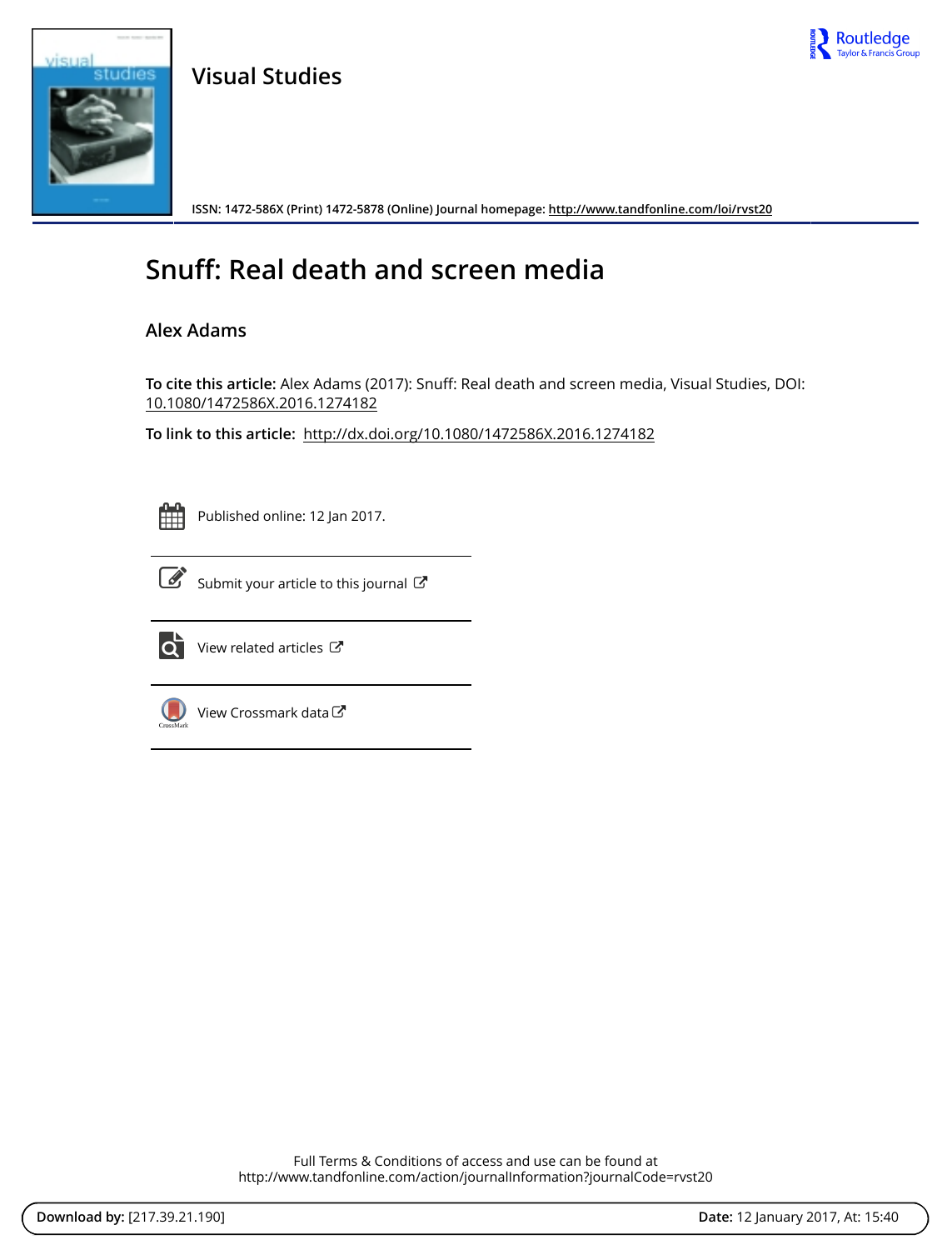## **Review**

#### Snuff: Real death and screen media

by Neil Jackson, Shaun Kimber, Johnny Walker, and Thomas Joseph Watson London: Bloomsbury, 2016, 322 pages ISBN: 978-1-62892-112-0 (paperback) Price: £24.99 Reviewed by Alex Adams, Independent Researcher, UK

The snuff film is defined as a commercially produced movie of unsimulated murder distributed for economic gain. The objective existence of such material is uncertain, but the emotive mythology associated with it involves snuff in many debates about extreme pornography, terrorism, law and morality, sexual crime, horror movie subculture, transgressive fiction, and the limits of representation. Snuff: Real Death and Screen Media addresses each of these dimensions of the 'ongoing cultural dialog linked to the mythologies of snuff' (226) in the course of its sustained interrogation of the characteristics, origins, meanings and cultural rearticulations of real death imagery. There is much to be said for this timely collection of essays, as it is a unique foray into an area that has seen (perhaps due to the illegality and extreme affective charge of the territory) considerable neglect in mainstream academic film studies. Many of the essays address texts that have enjoyed very little prior exegesis, and, like many an edited collection, it provides a rich archive of sources for interested readers; it is diverse in range but coherent in remit, and it addresses the topic broadly enough to appeal to many different scholars working across the arts and humanities.

The book is split into two distinct sections, the first of which examines broader issues of context, history and definition, and the second of which narrows into considerations of individual texts in order to explore the way that snuff has been deployed as a fictional trope in film from the 1970s to the present. The methodological heart of this volume originates in horror film studies and the primary object of attention is genre film, but it nevertheless has much to offer many scholars of visual materials who do not share this disciplinary focus. There are essays on photography, expressionism, online media, execution propaganda, art cinema, and on the finer points of production, reception (both critical and fandom), and circulation. One of the tasks of the volume is to document the

visual and formal characteristics of a form which does not exist, for example, and another is to track taxonomies of the ways in which creators of film fictions deploy footage purporting to show real death. Many of the essays gesture towards ways in which real visual records of death and violence underpin, as a terrifying real-world referent, many recent developments in horror film production such as the found-footage movie. Scholars of the visual will find much of interest here.

Many of the writers appear to be fans of the genres that they dissect, and there is accordingly a level of enthusiasm and attention to detail which maintains the reader's attention through the frequent passages describing challenging content. However, this fan interest can lead in some of the essays to a lack of critical distance, and some chapters feature a tone that is more journalistic than scholarly. Indeed, this volume may leave readers with more theoretical, materialist or political preoccupations feeling frustrated; there is a general reluctance to engage with the politics of snuff beyond discussions of censorship and moral panic, and the essays often fail to address with much rigour the sensitive issues raised by the intentionally provocative texts that they analyse. The racism of Cannibal Holocaust (Ruggero Deodato, 1980) is often acknowledged, for example, but just as frequently left unexamined. In addition, where feminist engagements with violent imagery are mentioned, they are dismissed as though they simply represent a variety of univocally censorious antipornography moralism rather than a heterogeneous critical tradition with complex arguments (9–10, 99). Notable exceptions to this occasional lack of depth are Tina Kendall's contribution, which explores questions of audience implication and the ethical projects of transgressive texts such as Benny's Video (Michael Haneke, 1992) and A Serbian Film (Srđan Spasojević, 2010), and Simon Hobbs' essay on filmed animal death, which provides a perceptive and nuanced examination of the parameters of the term  $'$ snuff'.

This criticism notwithstanding, however, there is a great deal to recommend this collection of work. It is a serious intervention deliberately situated at the intersection of debates about violence in society and violence in